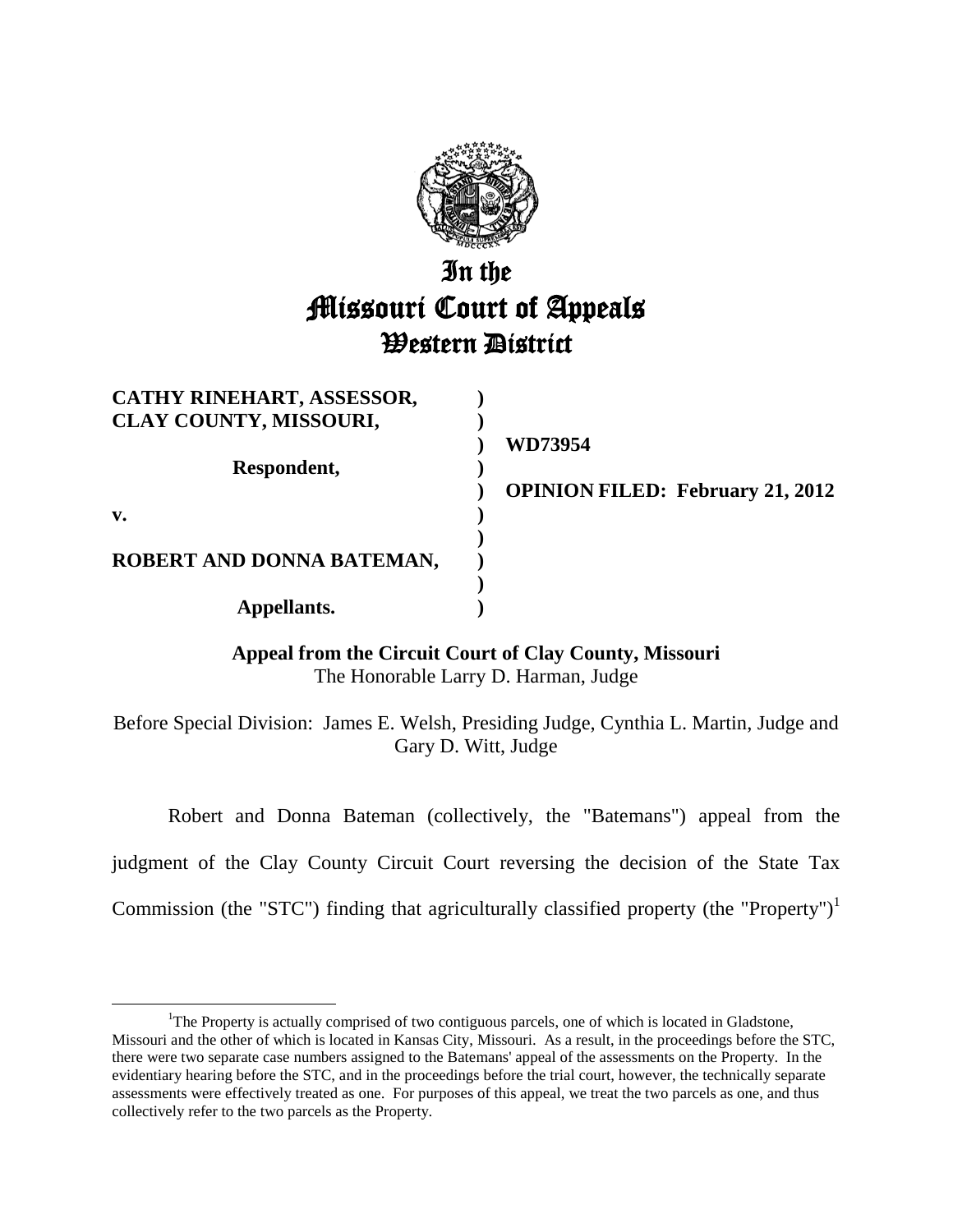owned by the Batemans met the statutory requirements to be valued at its productive capability rather than at its fair market value.

We find the STC did not err in concluding that the Property, which all parties agree was properly classified as agricultural, met the statutory requirements to be valued at its productive capability and not at its fair market value. We reverse the judgment of the trial court reversing the decision of the STC.

#### **Factual and Procedural History**

The material facts are not in dispute. In approximately 1996, the Batemans purchased the Property, which is located at N.W. 68th Street and N. Broadway Avenue in Clay County, for \$240,000. The Property consists of 3.3 unimproved acres. The Property is zoned commercial. Beginning in 2007, and continuing through the proceedings relevant to this appeal, the Batemans began using the Property for hay cultivation. Mr. Bateman planted red clover on the Property and hired McKinnie's Custom Hay Baling ("McKinnie") to cut, rake, and bale the clover into hay. Although the Batemans sell the hay they cultivate, their efforts have not been profitable.

In 2009, the Assessor classified the Property as agricultural, and assigned it a fair market value of \$374,500, resulting in an assessed value of  $$44,940$ <sup>2</sup> The Batemans appealed the assessment to the Clay County Board of Equalization which affirmed the Assessor's determination on July 16, 2009. The Batemans then filed a complaint for review of assessment with the STC.

<sup>&</sup>lt;sup>2</sup>Pursuant to section 137.115.5, agricultural property is assessed at 12% of its true value.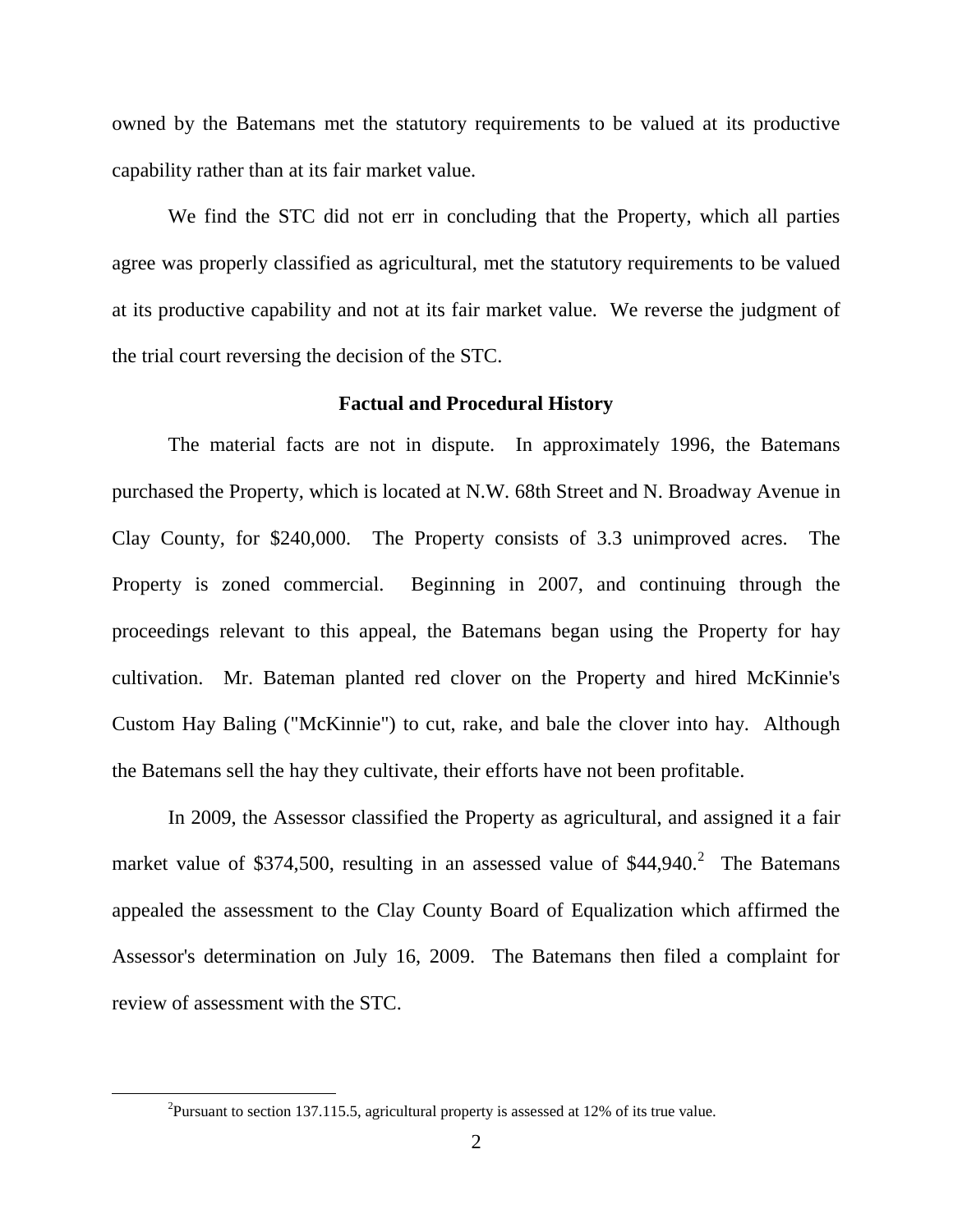An evidentiary hearing was held before the STC's Senior Hearing Officer Luann Johnson ("Hearing Officer Johnson"). At the hearing, both the Assessor and the Batemans agreed the Property should be classified as agricultural, though the parties reached this conclusion in different ways.

The Assessor argued that the Batemans' Property did not fall within the definition of "agricultural" set forth at section  $137.016.1(2)$ .<sup>3</sup> Instead, the Assessor argued the Property should be classified as agricultural pursuant to section 137.016.5, a statute which describes the factors to be evaluated to determine the classification of vacant and unused property based on its "immediate most suitable economic use." As a result, the Assessor argued that section 137.017.4, which addresses the assessment of vacant and unused agricultural property, requires the true value of the Property to be determined based on its fair market value. The Assessor presented the expert testimony of Gary Maurer ("Maurer"), a commercial appraiser. Maurer testified that the Property's "immediate most suitable economic use" was commercial.<sup>4</sup> Maurer testified that the Property should be assigned a fair market value, therefore, based on sales of comparable commercial property. However, Maurer felt the agricultural assessment rate of 12% should be applied to this fair market value.<sup>5</sup> Maurer thus opined that the Property's fair market value was \$575,000, and that its assessed value should be 12% of this true value.<sup>6</sup>

<sup>&</sup>lt;sup>3</sup>All statutory references are to RSMo 2000 as supplemented unless otherwise indicated.

<sup>4</sup>Though this was the Assessor's expert's testimony, the Assessor classified the Property as agricultural at the time of her initial assessment, and agrees on appeal that "[t]he Property is properly classified as agricultural property." (Assessor's Brief, p.20)

<sup>5</sup> *See* discussion, *infra*, at footnote 15, where we question this practice.

<sup>&</sup>lt;sup>6</sup>The record does not explain why the Assessor claims (as she did in her initial assessment of the Property) that the fair market value of the Property is \$374,500, considerably less than the fair market value assigned the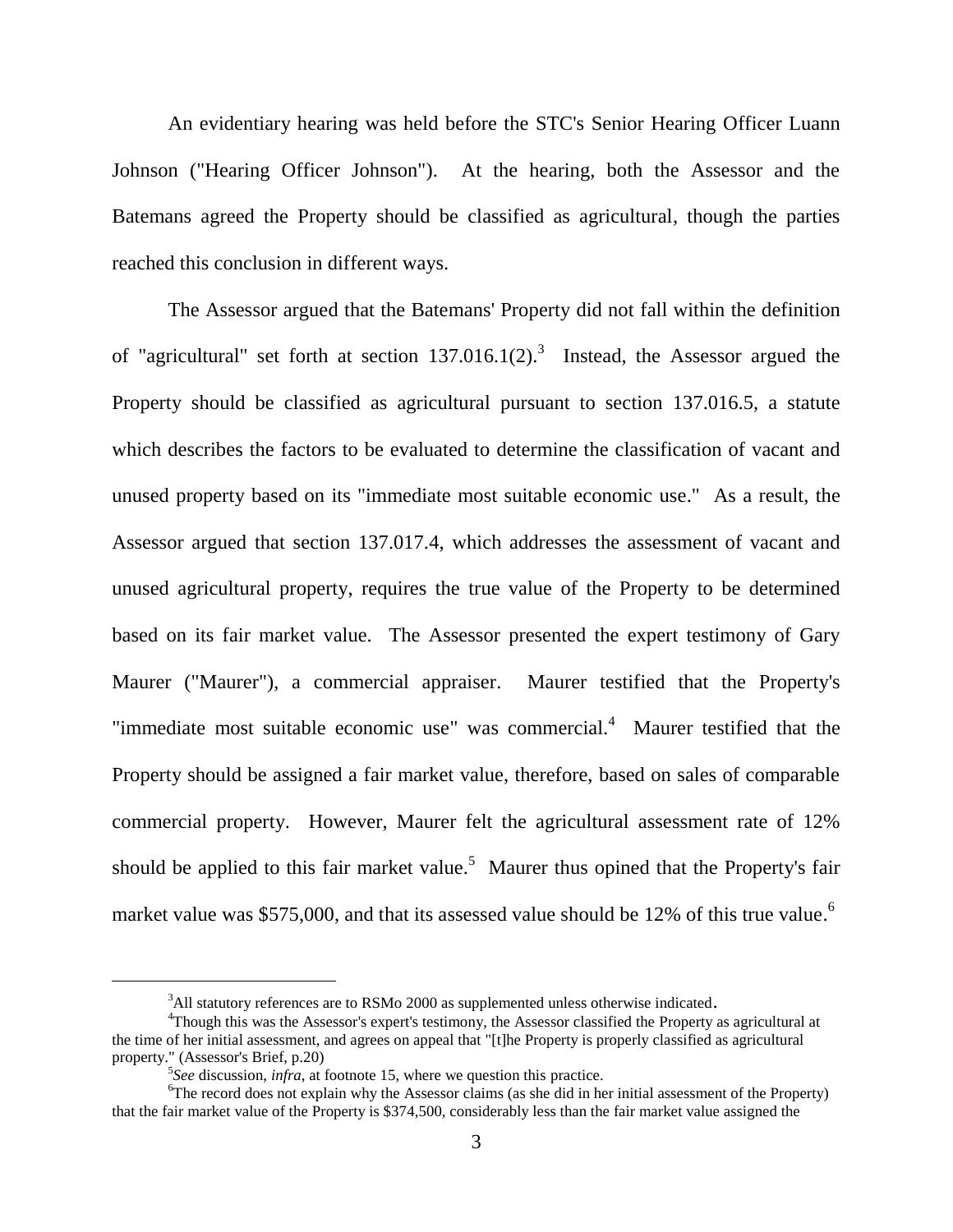In contrast, the Batemans argued that the Property is being used for an agricultural purpose, consistent with the definition of "agricultural" set forth in section 137.016.1(2). As such, the Batemans argued that section 137.017.1 requires the true value of the Property to be determined based on its productive capability. The Batemans argued this value should be \$400.

The Batemans presented evidence about their hay baling operations on the Property. The Assessor did not contest that the Batemans are conducting hay baling operations on the Property. The Assessor argued, however, that because the operations were neither profitable nor likely to become profitable, the use was not truly agricultural, but instead a ruse to secure a more favorable valuation of the Property.

Hearing Officer Johnson found that the Property's use fell within the definition of "agricultural" set forth at section 137.016.1(2). Hearing Officer Johnson found that because the Property was being used for an agricultural purpose, sections 137.016.5 and 137.017.4 (relating to vacant and unused land and its valuation if agricultural) were inapplicable. Hearing Officer Johnson thus concluded that section 137.017.1 mandated determining the true value of the Property based on its productive capability. Because the parties both agreed the appropriate land grade for the Property was a grade 7, Hearing Officer Johnson assigned a productive capability value to the Property of \$75 per acre

Property by Maurer. We are aware that section 138.060.1 prohibits an assessor in a hearing before the STC or a court of competent jurisdiction on "an appeal of assessment from a first class charter county or a city not within a county" from advocating or presenting "evidence advocating a valuation higher that that value finally determined by the assessor or the value determined by the board of equalization, whichever is higher[.]" This statute does not apply to the present case, however, as Clay County is not a first class charter county. Moreover, the Assessor clearly did not act in a manner consistent with a belief that section 138.060.1 applied, as she presented evidence advocating a higher valuation for the Property than that determined by the Assessor and the board of equalization.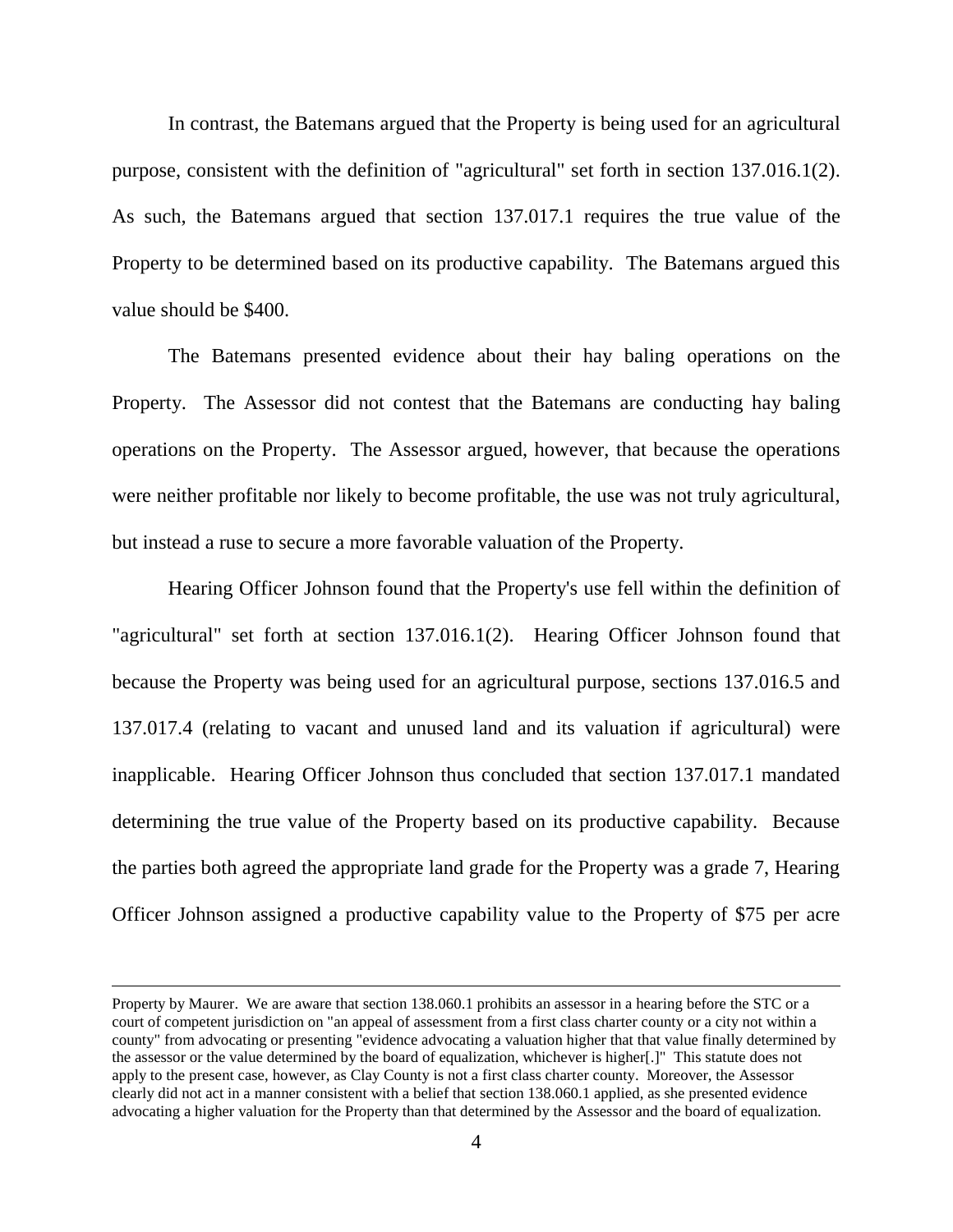based on the STC's promulgated regulations.<sup>7</sup> Based on this true value, Hearing Officer Johnson determined the Property had an assessed value for tax years 2009 and 2010 of  $$30.<sup>8</sup>$ 

The Assessor filed an application for review of Hearing Officer Johnson's decision with the STC. The STC entered its order affirming Hearing Officer Johnson's decision on April 13, 2010.

The Assessor then filed a petition for judicial review of the STC decision in the Circuit Court of Clay County. The trial court reversed the decision of the STC finding that the Batemans were not engaged in an agricultural use of the Property because an agricultural use presumes a potentially profitable business benefit. The trial court concluded, therefore, that the Property should be treated as vacant and unused and classified as agricultural following application of the statutory factors set forth at section 137.016.5. The trial court further concluded that section 137.017.4 required the vacant and unused agriculturally classified Property to be afforded a true value in the amount of its fair market value, and not its productive capability. The trial court found the assessed value of the Property for 2009 and 2010 to be \$44,940, the amount originally assessed by the Assessor and affirmed by the Clay County Board of Equalization.<sup>9</sup>

<sup>&</sup>lt;sup>7</sup>Section 137.021.1 provides, in pertinent part, that land "devoted primarily to the raising and harvesting of crops" shall be graded by the assessor based on factors set forth in the statute. The STC is directed by section 137.021.1 to "publish a value based on productive capability for each of the several grades of agricultural and horticultural land."

 ${}^{8}$ Section 137.115.5 provides that agricultural property shall be assessed at 12% of its true value.

<sup>&</sup>lt;sup>9</sup>As the assessed value of agricultural property is 12% of its true value pursuant to section 137.115.5, the trial court necessarily concluded that the fair market value of the Property was \$374,500, the value originally determined by the Assessor. We observe the Assessor never offered any evidence in the hearing before the STC to support this valuation, but relied exclusively on the testimony of Maurer, who opined the Property had a fair market value of \$575,000 based on the sale of comparable commercial property. Because we otherwise conclude that the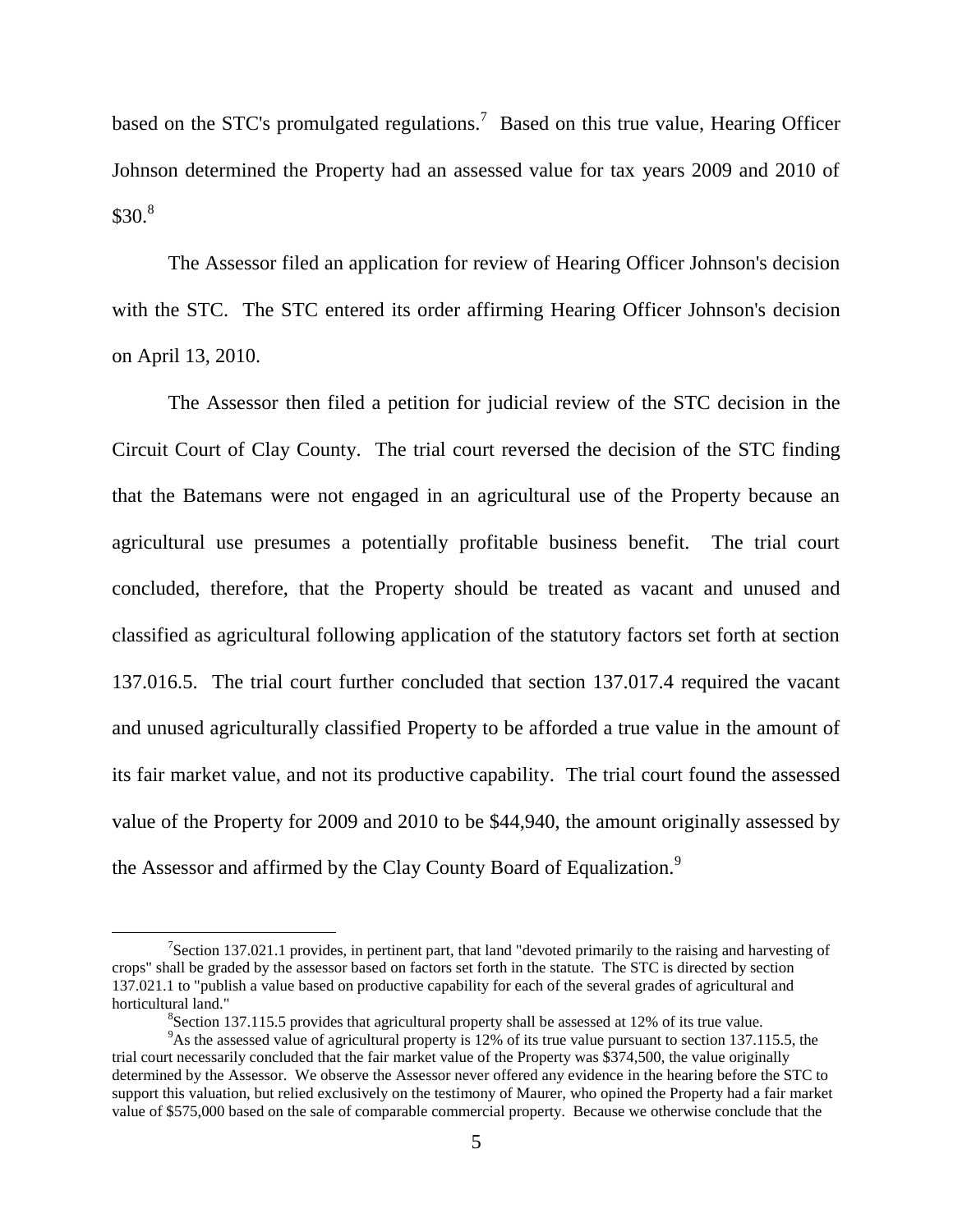This appeal followed. The Batemans filed the appeal as the party aggrieved by the trial court's decision. However, pursuant to Rule 84.05(e), we review the decision of the STC and not of the trial court.<sup>10</sup> Thus, Cathy Rinehart, Clay County Assessor, ("the Assessor") filed the appellant's brief as the party aggrieved by the STC's decision.

### **Standard of Review**

On an appeal from a judgment of a trial court addressing the decision of an administrative agency, we review the decision of the administrative agency and not the judgment of the trial court. *Bird v. Mo. Bd. of Architects*, 259 S.W.3d 516, 520 n.7 (Mo. banc 2008). Notwithstanding, in our mandate, we reverse, affirm or otherwise act upon the judgment of the trial court. *Id.*

"Pursuant to Mo. Const. art. V, section 18 and section 536.140, we must determine 'whether the agency's findings are supported by competent and substantial evidence on the record as a whole; whether the decision is arbitrary, capricious, unreasonable or involves an abuse of discretion; or whether the decision is unauthorized by law.'" *Henry v. Mo. Dept. of Mental Health*, 351 S.W.3d 707, 712 (Mo. App. W.D. 2011) (quoting *Coffer v. Wasson-Hunt*, 281 S.W.3d 308, 310 (Mo. banc 2009)).

trial court's judgment should be reversed, we need not further address whether the record as a whole would have supported a conclusion that the fair market value of the Property was \$374,500, or whether the Assessor could rely exclusively on the presumption that the assessed value fixed by the board of equalization is correct, notwithstanding her evidence of contrary value. *See Cohen v. Bushmeyer*, 251 S.W.3d 345, 348 (Mo. App. E.D. 2008) (holding there is a presumption that the board of equalization's valuation is correct, with the burden on the taxpayer to rebut the presumption with substantial and persuasive evidence).

<sup>&</sup>lt;sup>10</sup>Rule 84.05(e) says: "If the circuit court reverses a decision of an administrative agency and the appellate court reviews the decision of the agency rather than of the circuit court, a party aggrieved by the circuit court decision shall file a notice of appeal and the record on appeal and shall file with the record on appeal a notice designating the party that is aggrieved by the agency decision. The party aggrieved by the agency decision shall file the appellant's brief and reply brief, if any, and serve them within the time otherwise required for the appellant to serve briefs."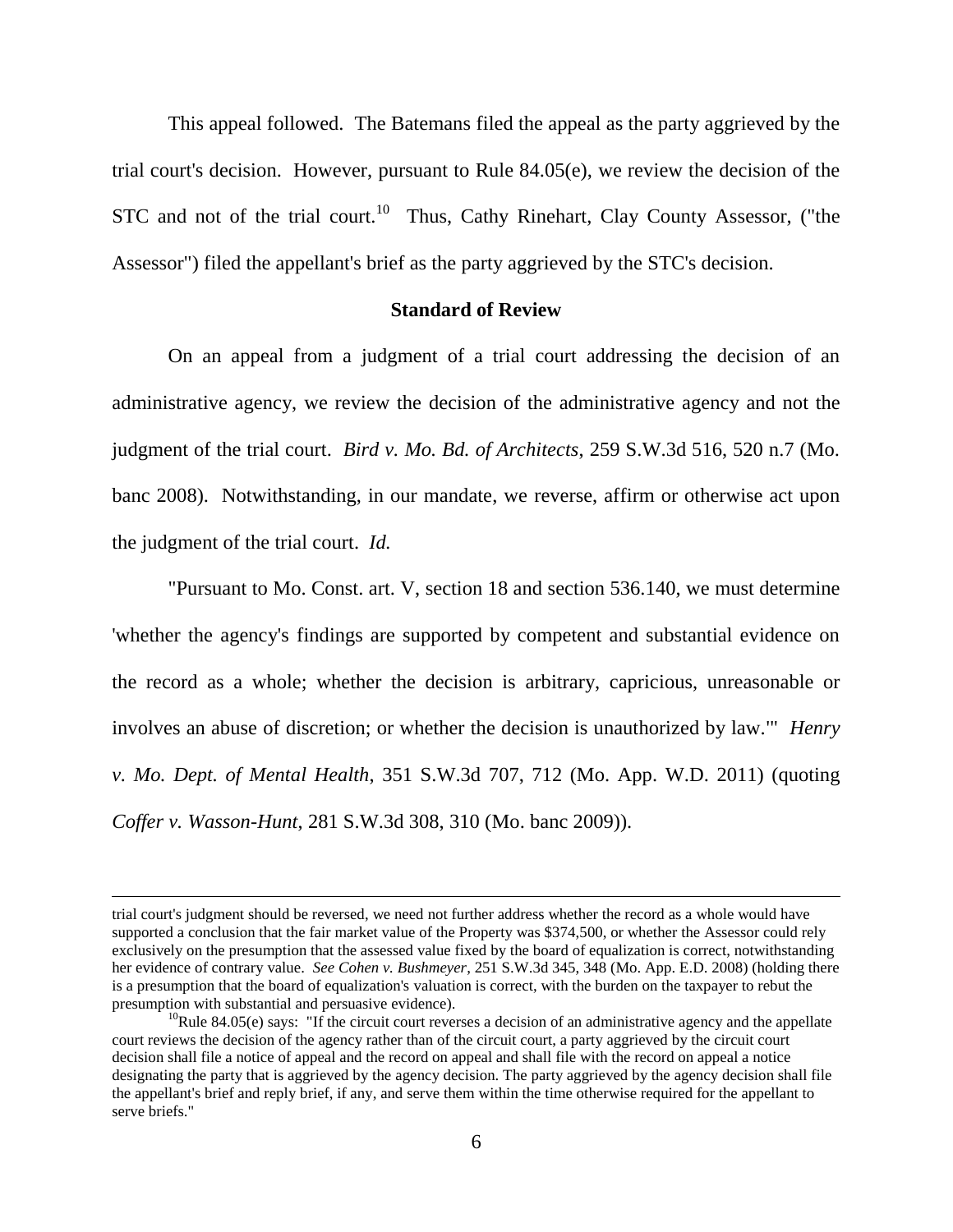"[A] court reviewing the actions of an administrative agency should make a 'single determination whether, considering the whole record, there is sufficient competent and substantial evidence to support the award.'" *Albanna v. State Bd. of Registration for Healing Arts,* 293 S.W.3d 423, 428 (Mo. banc 2009) (quoting *Hampton v. Big Boy Steel Erection*, 121 S.W.3d 220, 223 (Mo. banc 2003)). Though we "consider[] the entire record to determine whether the decision is supported by competent and substantial evidence, . . . '[w]e may not substitute our judgment on the evidence for that of the agency, and we must defer to the agency's determinations on the weight of the evidence and the credibility of witnesses.'" *Henry*, 351 S.W.3d at 712 (quoting *Stacy v. Harris,* 321 S.W.3d 388, 393–94 (Mo. App. S.D. 2010)). "We 'must look to the whole record in reviewing the Board's decision, not merely at that evidence that supports its decision, '*and we no longer view the evidence in the light most favorable to the agency's decision.*'" <sup>11</sup> *Id.* (quoting *Lagud v. Kansas City Bd. of Police Comm'rs,* 136 S.W.3d 786, 791 (Mo. banc 2004) (emphasis added)).

When an administrative agency decision is based on the agency's interpretation and application of the law, we review the administrative agency's conclusions of law and its decision *de novo,* and we make corrections to erroneous interpretations of the law. *Algonquin Golf Club v. State Tax Commission,* 220 S.W.3d 415, 418 (Mo. App. E.D. 2007).

<sup>&</sup>lt;sup>11</sup>As a point of clarity, we note that the case relied upon by the Batemans to describe our standard of review, *Algonquin Golf Club v. State Tax Commission*, 220 S.W.3d 415, 418 (Mo. App. E.D. 2007), incorrectly holds that "[w]e consider the evidence in the light most favorable to the Commission, together with all reasonable inferences therefrom" citing to authority decided prior to *Hampton v. Big Boy Steel Erection*, 121 S.W.3d 220, 223 (Mo. banc 2003).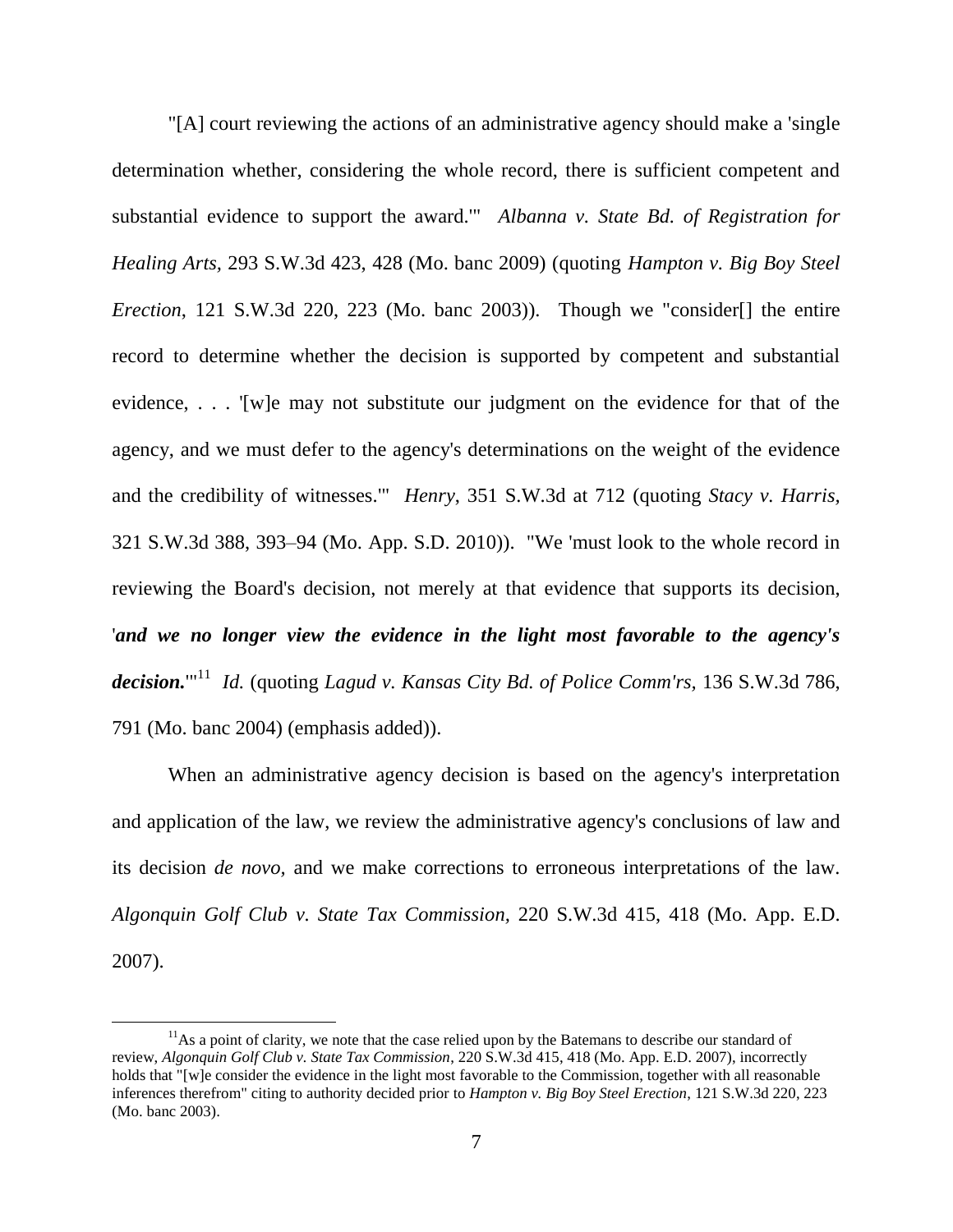In this case, the STC incorporated the decision of Hearing Officer Johnson into its order. "This court reviews the decision of the STC and not the hearing officer, *Cohen v. Bushmeyer,* 251 S.W.3d 345, 350 n. 4 (Mo. App. E.D. 2008), unless, as here, the STC incorporated the decision of hearing officer, in which case we consider both together, *Loven v. Greene County,* 94 S.W.3d 475, 477 (Mo. App. S.D. 2003)." *Peruque, LLC v. Shipman*, 352 S.W.3d 370, 374 (Mo. App. E.D. 2011).

#### **Analysis**

The Assessor raises two points on appeal. For her first point, the Assessor claims that the STC erred in its decision because the Property should have been treated as vacant and unused property and assessed based on its fair market value instead of its productive capability. For her second point, the Assessor claims that treating the Property as devoted primarily to an agricultural use creates a lack of uniformity within a subclass of real property inconsistent with legislative intent and constitutional mandate. Specifically, the Assessor claims that the STC's decision creates a "new subclass of vacant property" that qualifies for a lower tax assessment based on its productive capability. We disagree with the Assessor as to each of her points relied on.

#### *Point Relied on I*

For her first point, the Assessor claims that the STC erred in concluding that the Property qualified for productive capability valuation. The Assessor argues the Property was not being used for an agricultural purpose and should have been treated as vacant and unused property and assessed based on its fair market value.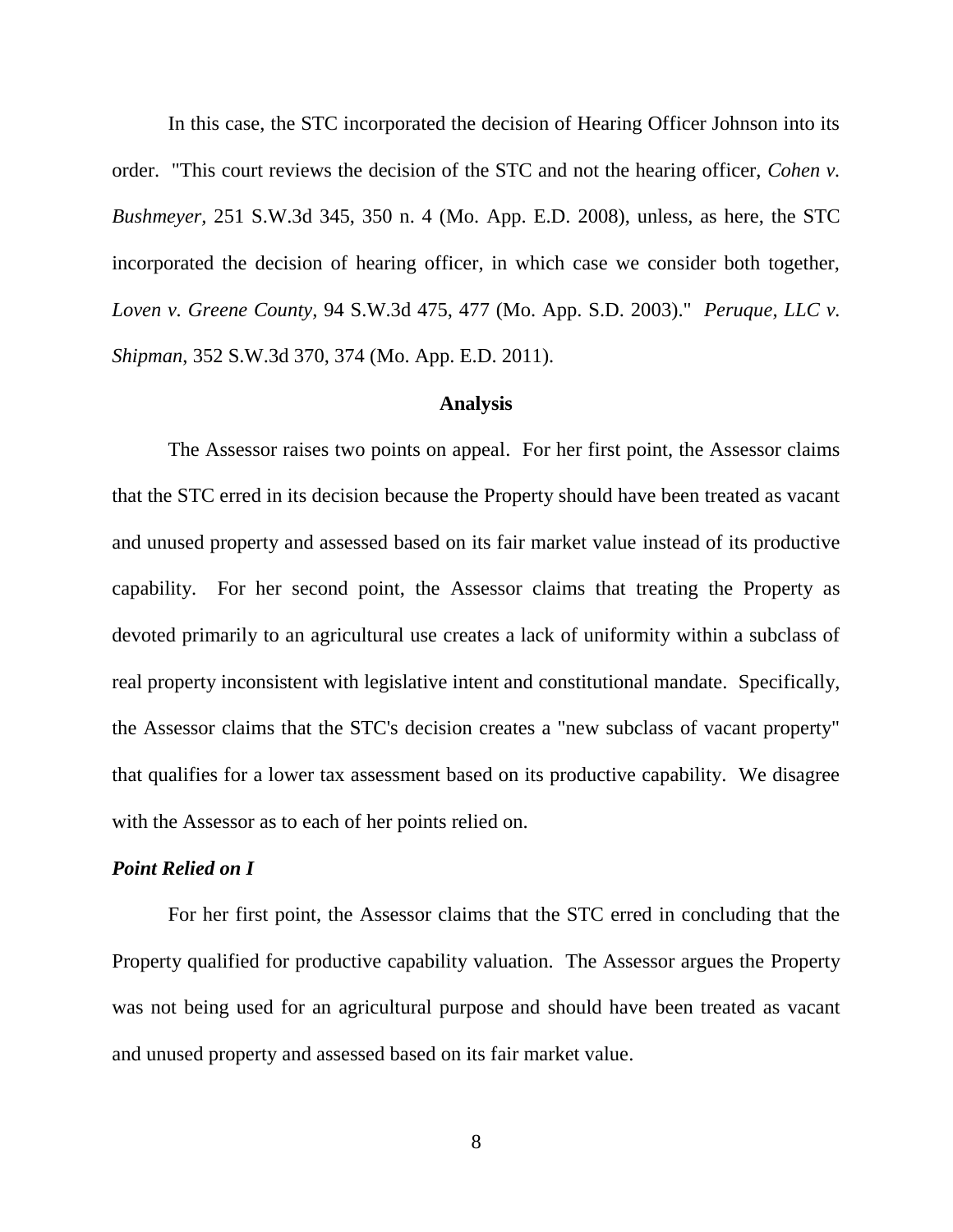The Assessor and the Batemans agree that the Property should be classified as agricultural. However, the Assessor and the Batemans disagree about why the Property should be so classified. The Batemans claim their use of the Property falls within the statutory definition of agricultural. The Assessor claims the Property must be classified as agricultural after applying the statutory factors relevant to classifying vacant and unused property. The distinction is material, as it determines whether the true value of the Property must be assigned based on its productive capability or its fair market value.

The resolution of this dispute is controlled by the Missouri Constitution and Chapter 137. Article 10, section 4(a) of the Missouri Constitution provides that "[a]ll taxable property shall be classified for tax purposes as" either real property (class 1), tangible personal property (class 2), or intangible personal property (class 3).

Article 10, section 4(b) of the Missouri Constitution provides, in pertinent part, that "[p]roperty in class[] 1 . . . and subclasses of [that] class[], *shall be assessed for tax purposes at its value or such percentage of value as may be fixed by law for each class and each subclass*." (Emphasis added.) Article 10, section 4(b) further provides that "[p]roperty in class 1 shall be subclassed in the following classifications: (1) Residential property; (2) Agricultural and horticultural property; (3) Utility, industrial, commercial, railroad, and all other property not included in subclasses (1) and (2) of class 1."

Though the only permitted subclassifications of real property are those described in article 10, section 4(b), that section of the Missouri Constitution further provides that "[p]roperty in the subclasses of class 1 *may be defined by law*, however, *subclasses (1),*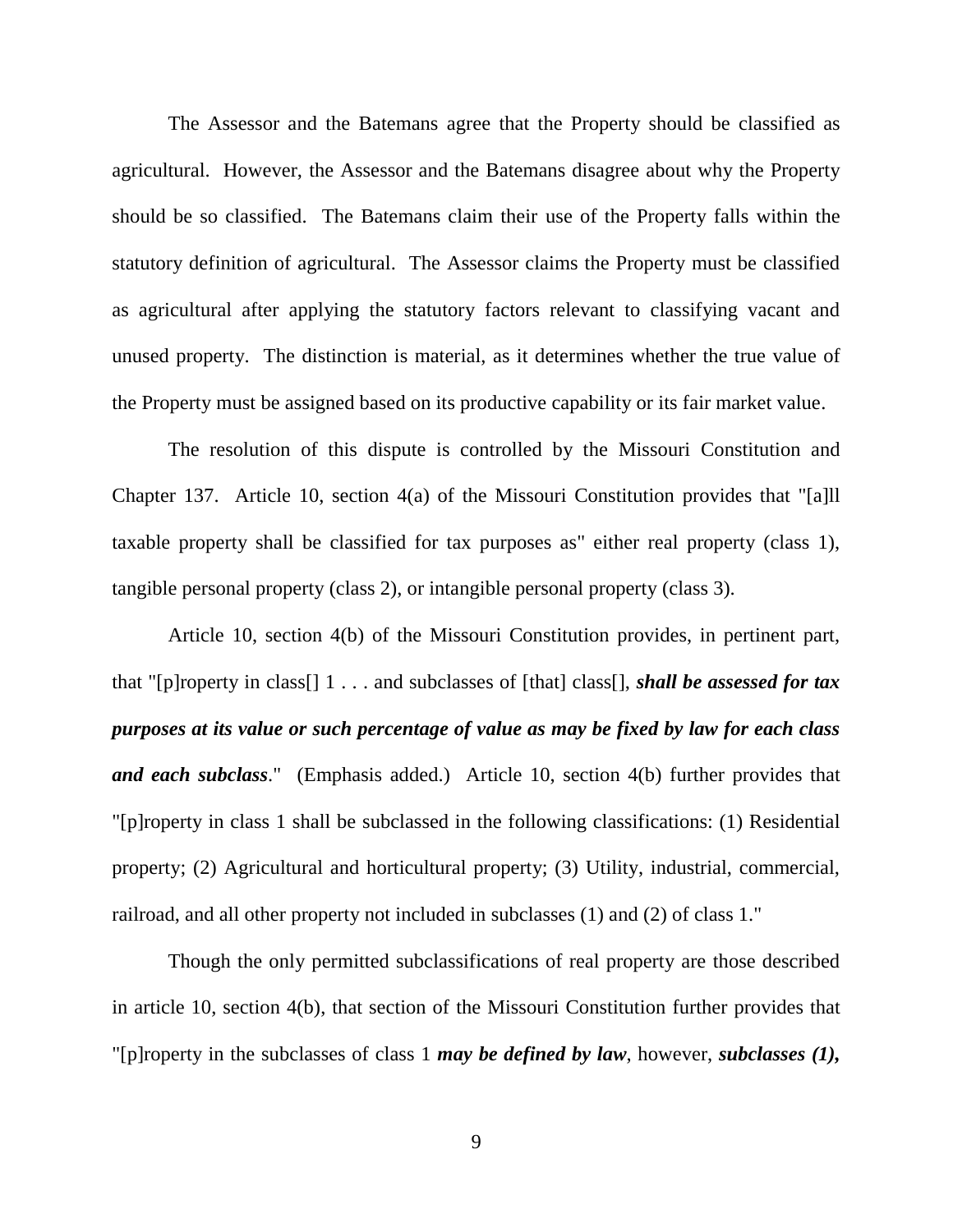*(2), and (3) shall not be further divided, provided, land in subclass (2) may by general law be assessed for tax purposes on its productive capability*." (Emphasis added.)

Collectively, these provisions of the Missouri Constitution authorize the legislature to: (1) adopt statutory definitions for the three subclassifications of real property recognized by the Constitution, (2) set the percentage of value which shall serve as the assessed value for property within each subclassification, and (3) enact statutes which permit property subclassified as agricultural to be valued (and thus assessed) based on productive capability. The legislature has exercised its constitutional authority in each of these respects.

The legislature has defined the three subclassifications of real property in section 137.016.1. Relevant to this case, section  $137.016.1(2)^{12}$  defines "agricultural and horticultural property," in pertinent part, as:

## [A]ll real property *used for agricultural purposes and devoted primarily to the raising and harvesting of crops*[.]

(Emphasis added.) Thus, if the use of real property fits within this definition, the property is classified as agricultural.

The legislature has also enacted section 137.115.5 which sets the percentage of value which shall serve as the assessed value for property within each of the three

<sup>&</sup>lt;sup>12</sup>The parties cite to section 137.016.1(1) as the definition of "Agricultural and horticultural property" and per section 137.016.1(1) RSMo Cum. Supp 2009 and 2010, and the 2011 session laws, Vernon's Missouri Session Laws, Laws of the 96th General Assembly, 2011 First Regular Session, at 843 (2011), that would be correct. However, the most current online version of section 137.016, provided by the website of the Missouri General Assembly, provides for the definition of "Agricultural and horticultural property" in section 137.016.1(2). Section 137.016 (2011) *available at* http://moga.mo.gov/statutes/C100-199/1370000016.HTM. Moreover, in cases where the agricultural classification has been discussed, the definition has been cited as 137.016.1(2). *See, e.g*., *Alpha One Properties, Inc. v. State Tax Commission*, 887 S.W.2d 390, 391 (Mo. banc 1994); *Norwin G. Heimos Greenhouse, Inc. v. Director of Revenue*, 724 S.W.2d 505, 509 (Mo. banc 1987). In this opinion, we thus refer to section 137.016.1(2), when referring to the definition of "Agricultural and horticultural property."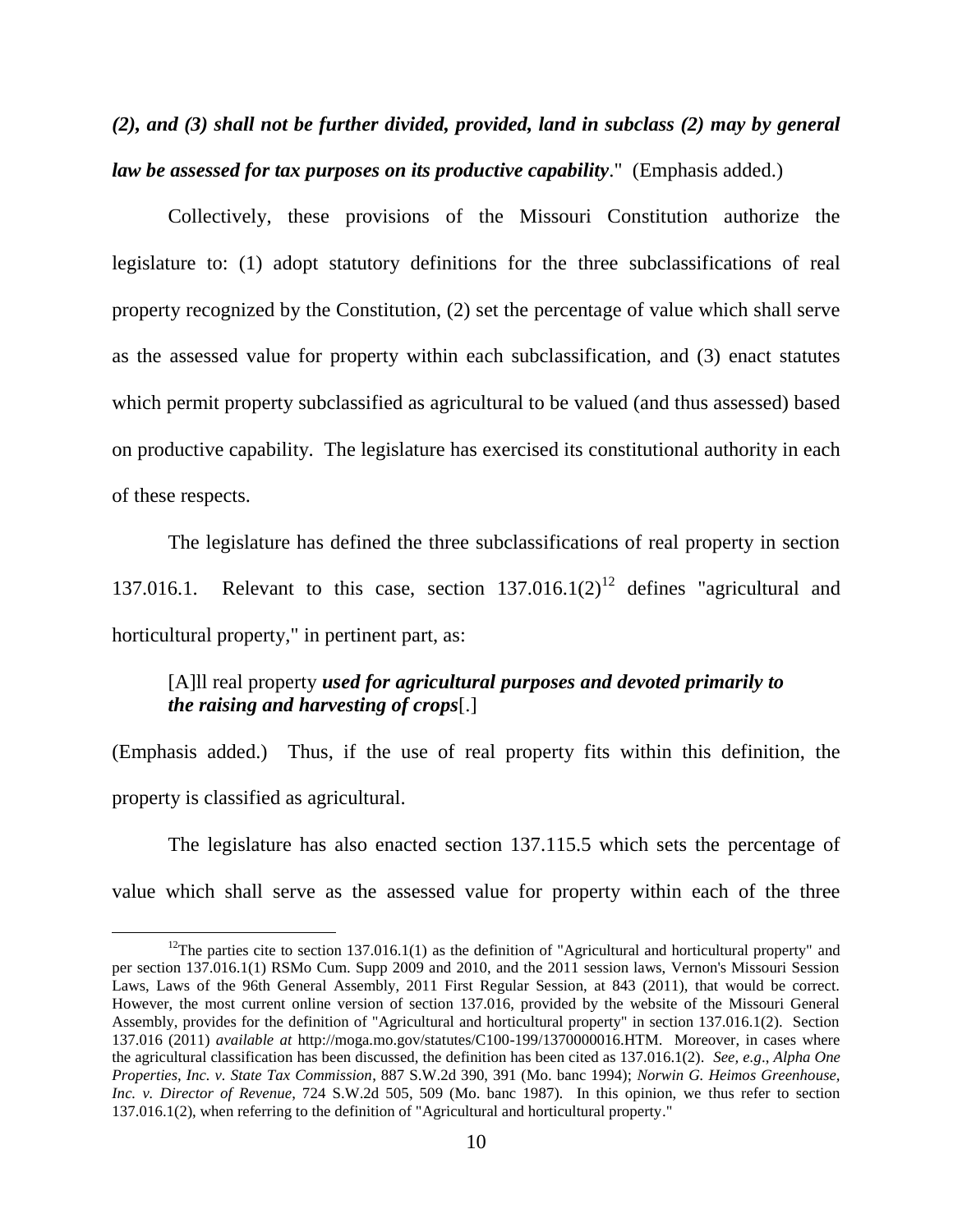subclassifications. Relevant to this case, section 137.115.5 provides that all property classified as agricultural is to be assessed at 12% of its "true value in money."

Normally, "true value in money" is the equivalent of fair market value. *Aspenhof Corp. v. State Tax Comm'n*, 789 S.W.2d 867, 869 (Mo. App. E.D. 1990). Thus, in the ordinary case, "[t]rue value in money is the price which the property would bring from a willing buyer when offered for sale by a willing seller." *Cohen v. Bushmeyer*, 251 S.W.3d 345, 348 (Mo. App. E.D. 2008) (citing *Missouri Baptist Children's Home v. State Tax Com'n*, 867 S.W.2d 510, 512 (Mo. banc 1993)). However, as noted, the Missouri Constitution authorizes the legislature by "general law" to permit an alternative means of calculating the "true value in money" of agricultural property based on its productive capability. Consistent with this authority, section 137.017.1 provides that for assessment purposes:

[T]he true value in money of land *which is in use as agricultural* and horticultural *property, as defined in section 137.016*, shall be that value which such land has for agricultural or horticultural use.

(Emphasis added.) In contrast, section 137.017.4 provides that for assessment purposes:

[T]he true value in money *of vacant and unused land which is classified as agricultural* and horticultural *property under subsection 3*<sup>13</sup> *of section 137.016* shall be its fair market value.

(Emphasis added.) Simply stated, therefore, if real property is classified as agricultural because its use falls within the statutory definition of "agricultural" set forth at section 137.016.1(2), then section 137.017.1 requires the property to be valued at its productive

<sup>&</sup>lt;sup>13</sup>Subsection 3 of section 137.016 was renumbered as subsection 5 in the amendment of section 137.016 by L.1995, H.B. No. 211, section A. We refer to this provision in the Opinion as section 137.016.5 based on its current numbering.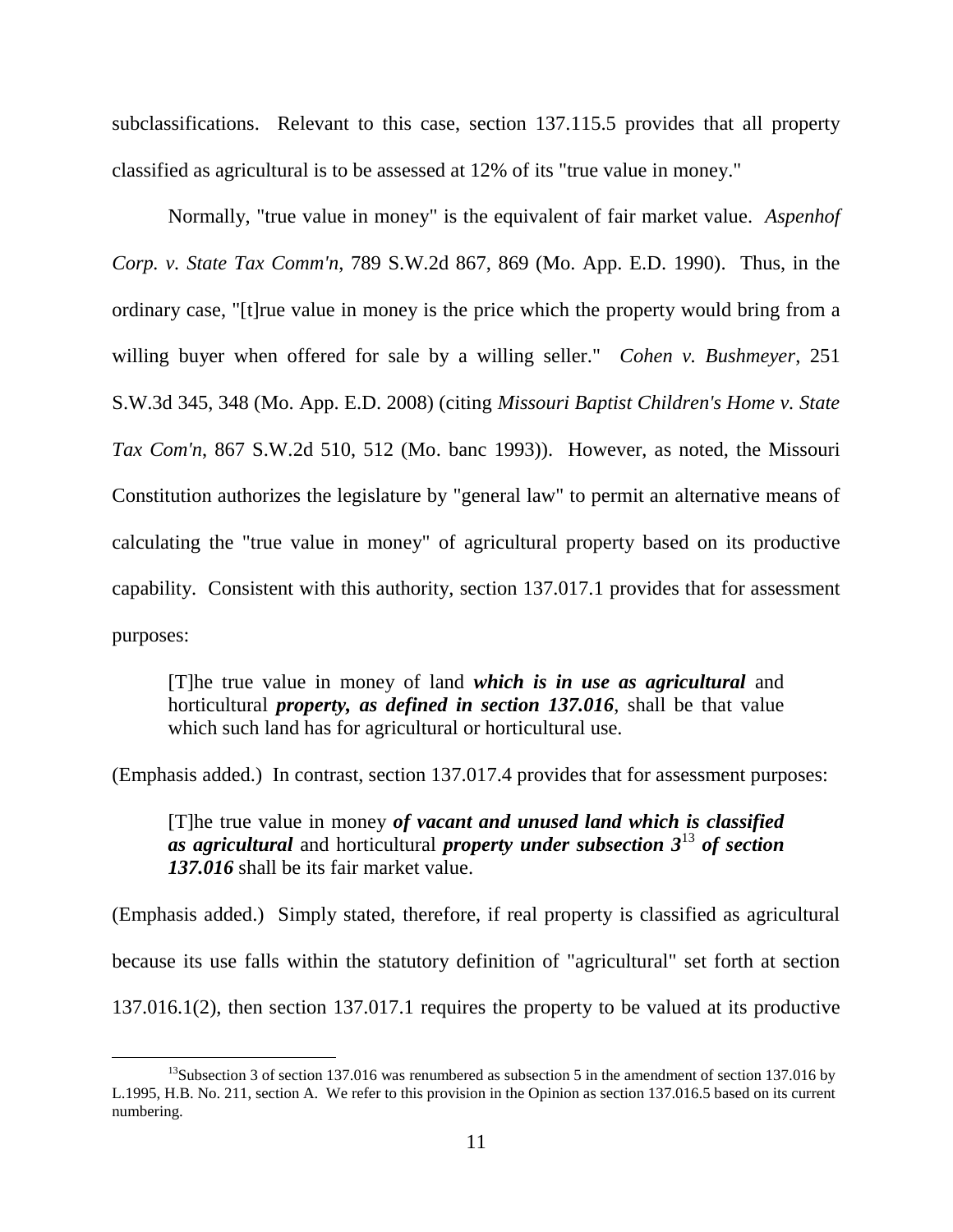capability. However, if the use of real property does not qualify as agricultural pursuant to the statutory definition, the property is treated as vacant and unused land and is classified by its "immediate most suitable economic use," determined by consideration of the eight factors described in section  $137.016.5$ <sup>14</sup> If this process results in the property being classified as agricultural, then section 137.017.4 requires the property to be valued at its fair market value.

This backdrop brings us squarely to the issue framed by the instant case. Did the Batemans' use of their Property fall within the definition of "agricultural" set forth in section 137.016.1(2), or is the Property vacant and unused but nonetheless properly classified as agricultural following consideration of the factors set forth in section 137.016.5?

Determining whether a property's use falls within one of the subclassification definitions set forth in section 137.016.1 is an issue of fact for the STC. Given the definition of "agricultural" set forth in section 137.016.1(2), the STC was required to

<sup>&</sup>lt;sup>14</sup>Section 137.016.5 provides that "[a]ll real property which is vacant, unused, or held for future use; ... or for which a determination as to its classification cannot be made under the definitions set out in subsection 1 of this section, *shall be classified* according to its immediate most suitable economic use, which use shall be determined after consideration of" eight factors described in the statute. (Emphasis added.) Section 137.016.5 does not elevate "vacant and unused" property into an additional subclassification of real property--a legislative initiative that would be prohibited by article 10, section 4(b) of the Missouri Constitution. Instead, section 137.016.5 provides for a means of subclassifying real property into one of the three constitutionally authorized subclassifications if the property does not otherwise fit within one of the statutory definitions set forth at section 137.016.1.

Though section 137.016.5 seems to treat "vacant, unused" property and property "for which a determination as to its classification cannot be made under the definition set out in [section 137.016.1]" as distinguishable, a plain reading of section 137.016.1 reveals that "vacant, unused" property is but a subset of property which does not otherwise fall within one of the statutory definitions set out in section 137.016.1, each of which requires a particular use of and/or particular improvements to property. Thus, real property that ends up being classified as agricultural following evaluation of the factors set forth in section 137.016.5 is "vacant, unused" land because it is *not being "used for agricultural purposes*," excluding it from the ambit of section 137.016.1(2)'s definition of "agricultural."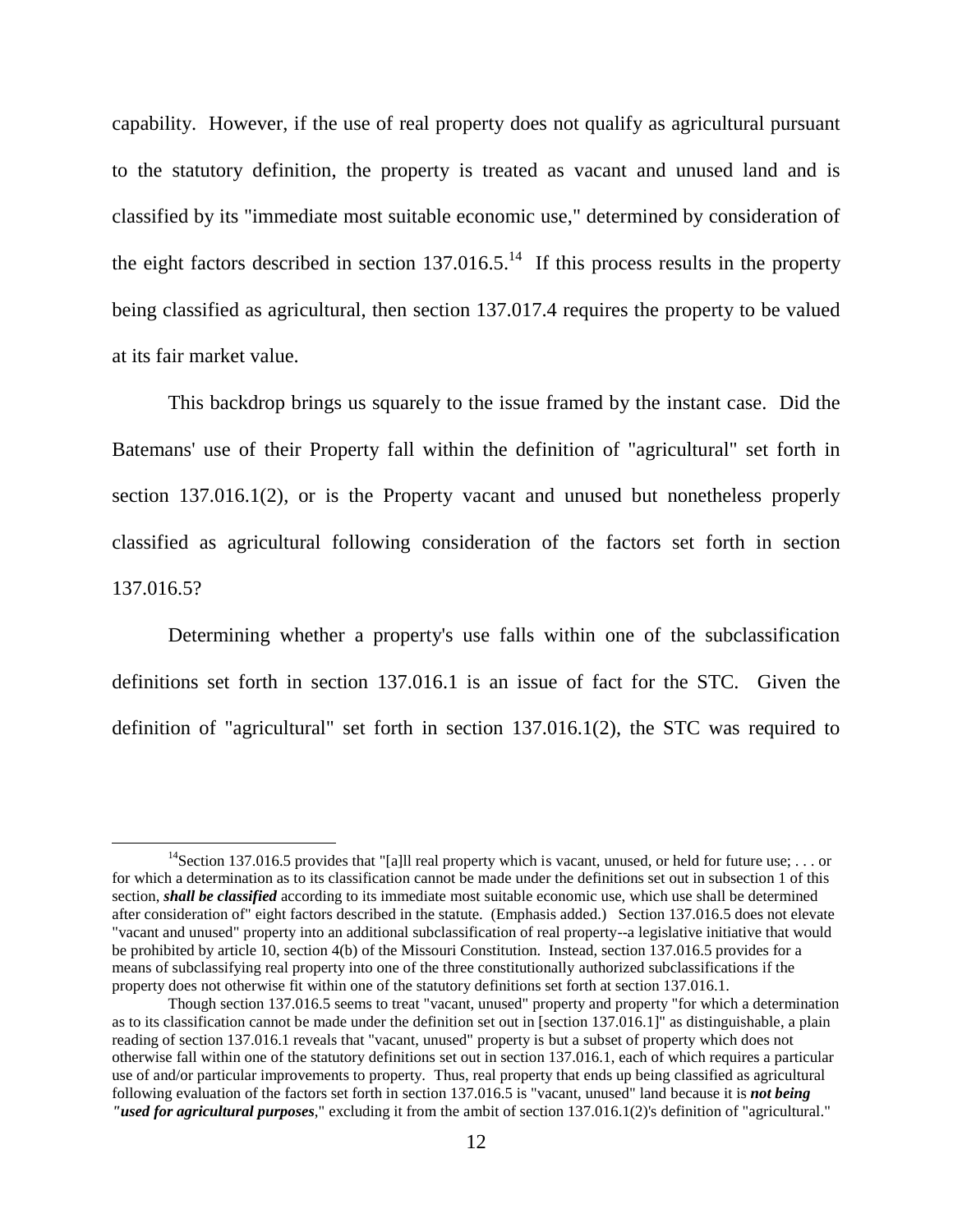determine whether the Batemans' hay cultivating operation was an "agricultural purpose" such that the Property was "devoted primarily to the raising and harvesting of crops."

Here, the uncontested evidence was that the Batemans have been cultivating hay on the entirety of the Property since 2007. Mr. Bateman testified that hay had previously been baled on the Property in June 2007, October 2007, July 2008, October 2008, and July 2009, and that at the time of the hearing, he had an agreement in place for future hay baling. Mr. Bateman testified that he paid \$750 for each baling in 2007 and 2008 and \$800 for baling in 2009. Mr. Bateman testified that he then sold the bales of hay. Mr. Bateman also submitted into evidence photographs of the hay baling operation, a copy of relevant advertisements placed in the newspaper, his bill for red clover, a copy of the check that he used to pay for soil testing, a copy of the soil test report, his agreements with McKinnie to do the baling, copies of bills from McKinnie, copies of checks paying McKinnie, and copies of checks paying the Batemans for the hay. Mr. Bateman acknowledged that the hay cultivation operations on the Property were not profitable.

The Assessor conceded that hay is a "crop" and that hay production can be an agricultural use.<sup>15</sup> The Assessor did not contest any of the Batemans' evidence about their hay baling operations. Instead, the Assessor argued that the Batemans' hay baling operations were not a legitimate agricultural use because they were not profitable and were intended to manipulate the valuation of the Property.

<sup>15</sup>*See City of Clinton v. Terra Foundation, Inc.*, 139 S.W.3d 186, 191 (Mo. App. W.D. 2004) (Hay is an agricultural crop).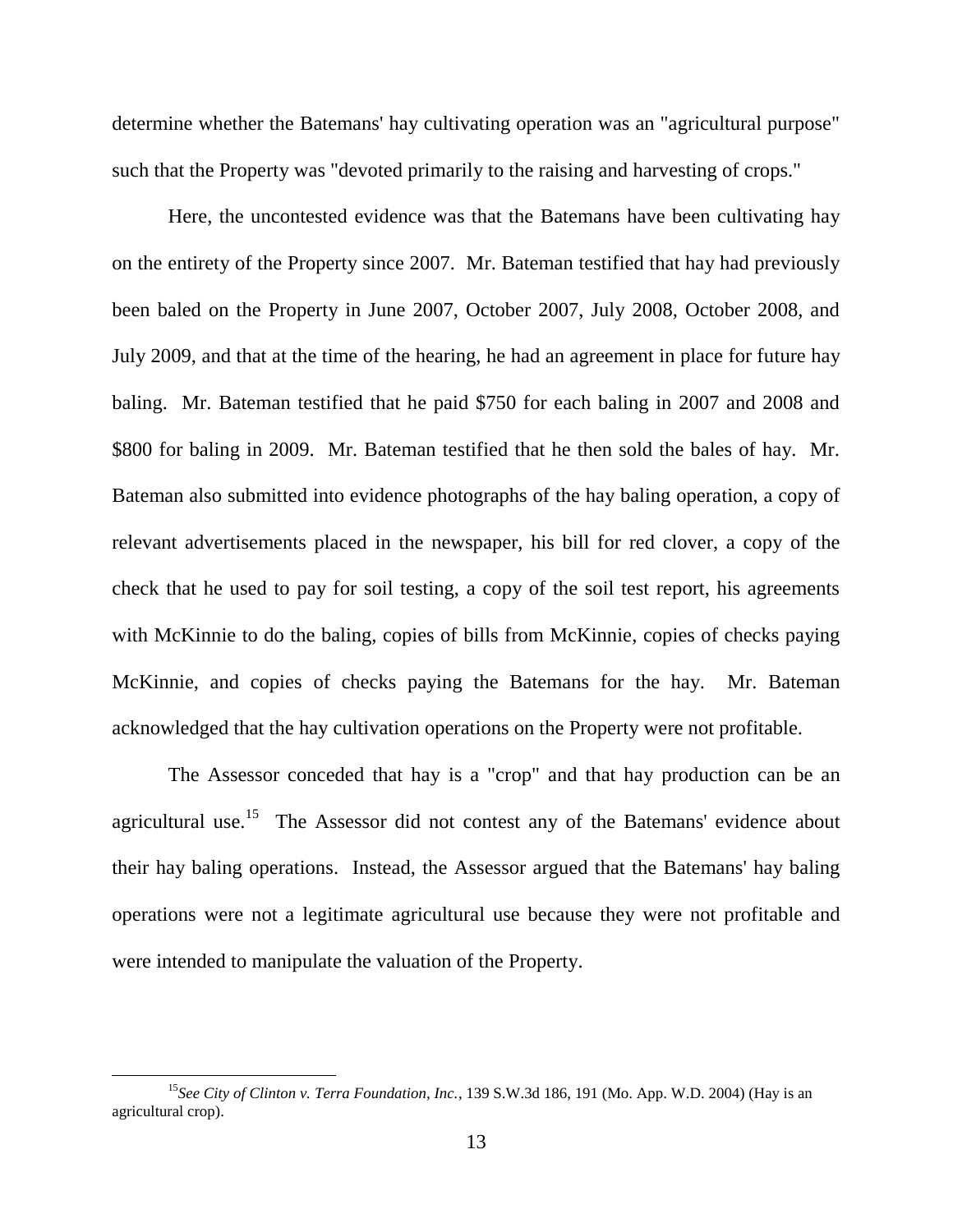To support this claim, the Assessor called Maurer, the appraiser, as a witness. Maurer testified that the "immediate most suitable economic use" of the Property was commercial and that its fair market value based on commercial comparables is \$575,000. However, Maurer nonetheless felt the Property should be assessed at the agricultural rate of 12%.<sup>16</sup> Maurer based his valuation on a belief that the Property was not being used for an agricultural purpose, but was instead vacant and unused, because the Batemans' hay baling operation was not "a profitable agricultural use." Maurer also testified that in determining whether agricultural property should be afforded a true value based on its productive capability, he evaluates three criteria: (1) whether the property is greater than five acres in size; (2) whether the property adjoins or is being held for future agricultural use by the same owner with several neighboring tracts already in productive agricultural use; and (3) whether the property has a soil grade with a productive use grade of six or better. Maurer opined that in order for agriculturally classified property to qualify for productive capability valuation, two of these three criteria must be satisfied. Maurer testified that the Property met none of the criteria.

When Hearing Officer Johnson inquired of Maurer about the origin of the objective criteria relied upon by Maurer to conclude that the Property was not being used

<sup>&</sup>lt;sup>16</sup>In our decision in *Bateman v. Rinehart*, WD 73947, handed down on the same date as the opinion in this case, we reject as unlawful Maurer's assumption that section 137.016.5 authorizes property to be valued based on one subclassification, but assessed based on another. The plain language of section 137.016.5 provides that the eight factors therein described are to be considered to "classify" vacant, unused property based on its "immediate, most suitable economic use." Section 137.115.5 plainly sets out the assessment rate to be applied to the true value in money of property once classified, and makes no allowance for classifying property in one category, but assessing it based on the rate applicable to another category. Here, Maurer's legally suspect assumption is immaterial to our decision as, despite Maurer's claim that the Property should be "classified" as commercial, the Assessor conceded the proper classification for the Property is "agricultural." Moreover, even the trial court, whose judgment we are reversing, did not accept Maurer's opinion either as to classification or as to value. *See* footnote 9.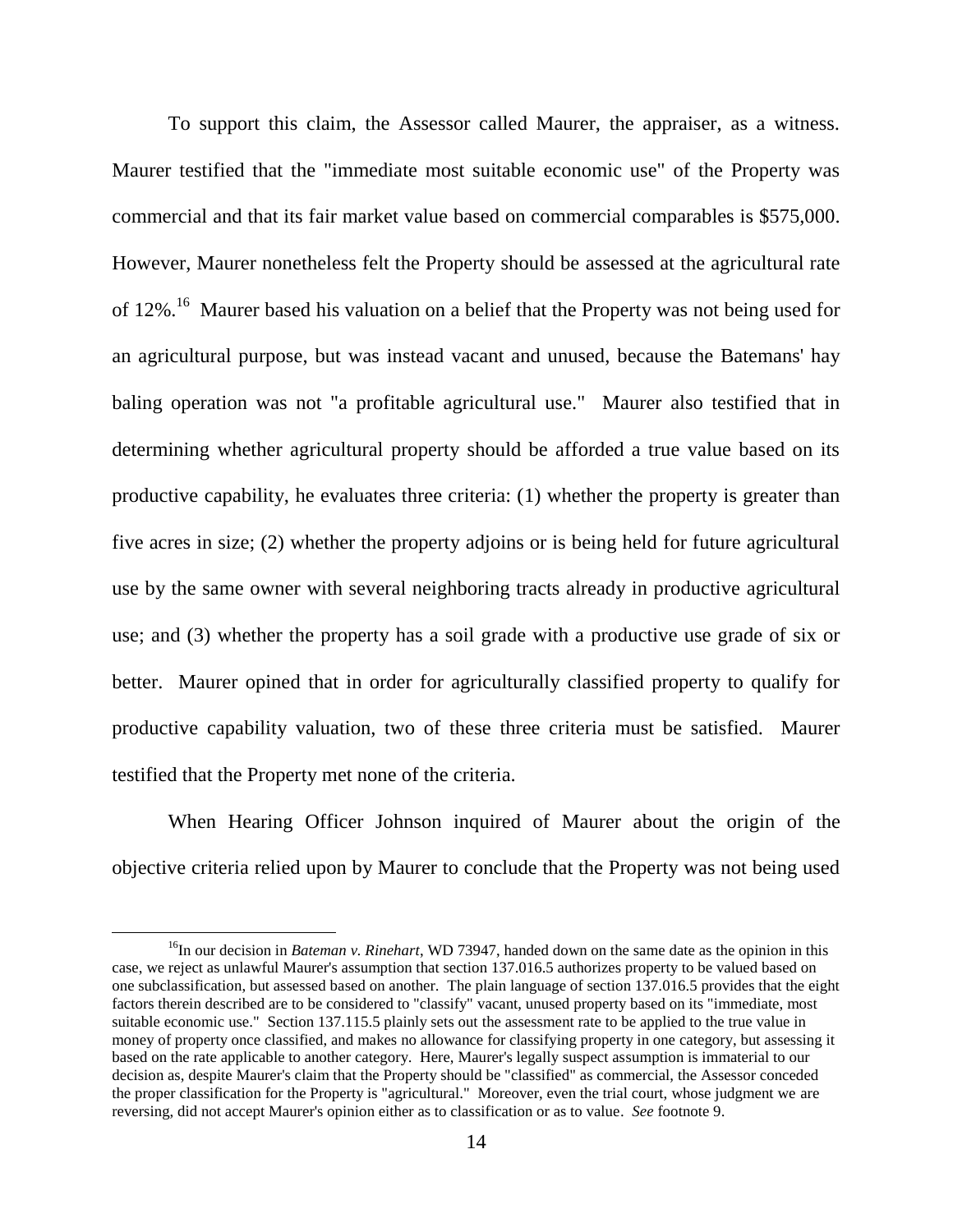for an agricultural purpose but was instead vacant and unused, Maurer conceded that he did not know. Maurer claimed that the criteria were written in his manual (not the official "Assessor's Manual"), but without reference to any authority. Maurer claimed that the criteria came from the STC 20 or 25 years ago. Maurer further testified that there is another informal rule that a property should be making at least \$2,500 annually from agricultural operations to be entitled to productive capability valuation. On crossexamination, when Maurer was asked to identify where any of his criteria are located within Chapter 137, the Assessor's counsel interjected and conceded that "it's very clear it isn't in the statute, it's a custom and practice that's developed over many years and has tried to be consistently applied."

"A presumption exists that the assessed value fixed by the [Board of Equalization] is correct." *Cohen*, 251 S.W.3d at 348. "Substantial and persuasive controverting evidence is required to rebut the presumption, with the burden of proof resting on the taxpayer." *Id*. The STC found that the Batemans' evidence that the Property was used for hay production in 2007, 2008, and 2009 was substantial and persuasive to establish an agricultural use of the Property. The STC is the judge of credibility of the witnesses appearing before it, and of the evidence. *Id*. We defer to the STC on the weight of the evidence and the credibility of witnesses. *Henry*, 351 S.W.3d at 712. Our review of the record as a whole suggests that the STC's factual conclusion about the use of the Property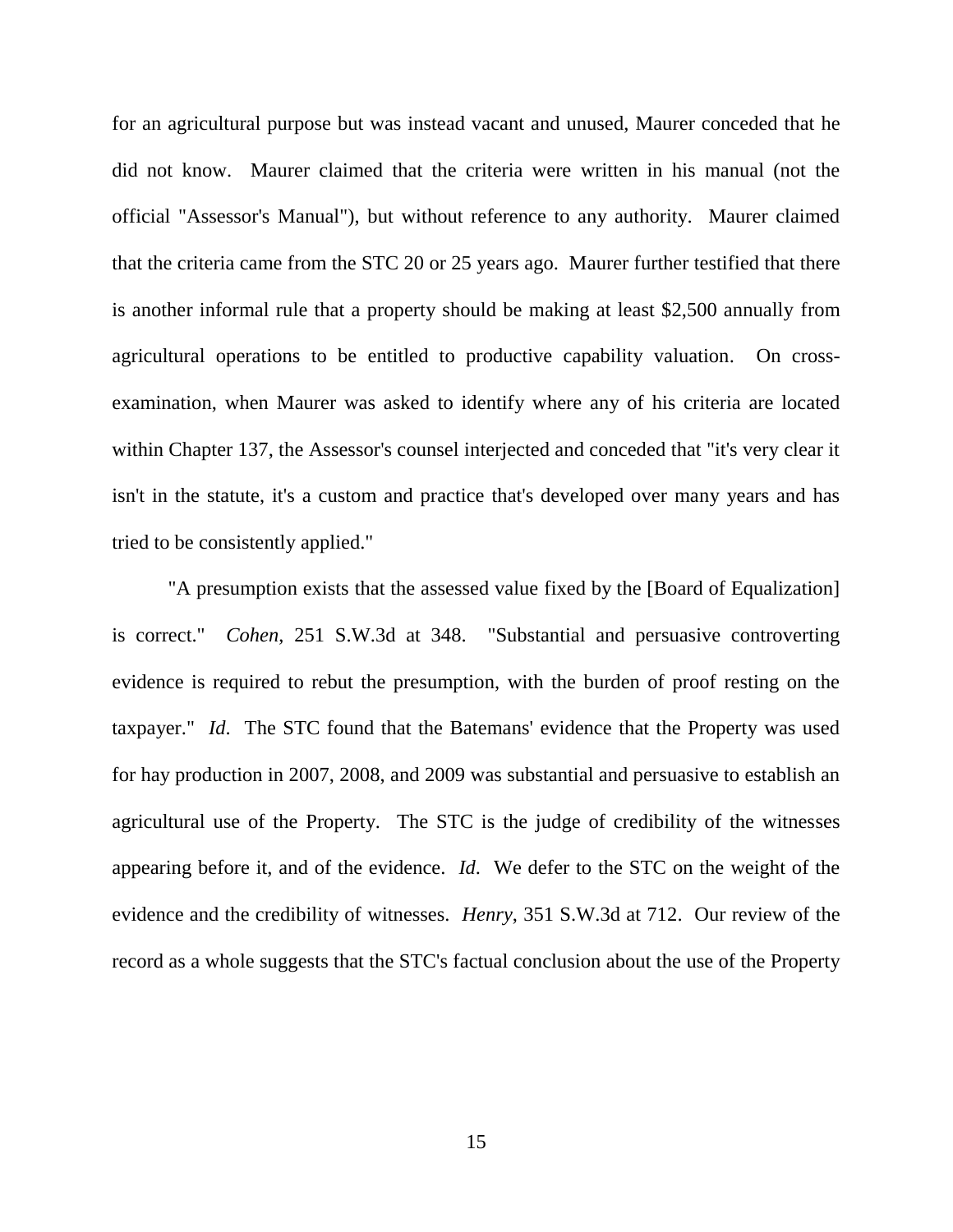is supported by competent and substantial evidence, and is not arbitrary, capricious, or unreasonable. 17

The Assessor disagrees. It is the Assessor's position that the Batemans are taking advantage of a legal loophole, and that even though they are using the Property for what the Assessor concedes can be an agricultural purpose (hay baling), because the use is not economically sensible, it is not an "agricultural use" as defined by section 137.016.1(2).

The Assessor's position requires us to ignore the plain language of sections 137.016.1(2) and 137.017.1, and requires us to impose unwritten constraints and limitations on when the use of property for an agricultural purpose qualifies as a use permitting productive capability valuation. The Assessor cites no authority for its proposition that as a matter of law hay production, though an agricultural use, can only qualify for productive capability valuation if the use is profitable, or if the property in question meets other objective criteria like those suggested by Maurer.

Statutory construction is a matter of law. The primary rule of statutory construction is to determine the legislative intent from the language used in the statute by considering the plain and ordinary meaning of the words used therein. Where the language is clear and unambiguous, we will give effect to the language as written, and will not engage in statutory construction.

<sup>&</sup>lt;sup>17</sup>After Hearing Officer Johnson entered her decision, and in connection with the application for review filed by the Assessor with the STC, the Assessor presented affidavits arguing that the Property had to be treated as vacant and unused because the Batemans' agricultural use was not a permitted use under local ordinances given the Property's commercial zoning. The STC noted that evidence of this "fact" was not presented nor established by the Assessor during the evidentiary hearing before Hearing Officer Johnson, and that as a matter of law, Hearing Officer Johnson could not have committed error in failing to consider the Property's zoning. The STC further found that regardless of the Property's commercial zoning, the Property was used to harvest hay from 2007 through 2009 and that the plain language of section 137.016.1(2) mandates that property devoted primarily to the raising and harvesting of crops is to be classified as agricultural property. The STC concluded, therefore, that even if the Batemans' use of the Property violated zoning, "there is no provision in the assessment statutes which establishes that classification is to be denied based upon an allegation of ordinance violation by a taxpayer."

On appeal, the Assessor appears to have abandoned any claim that the zoning of the Property is relevant to our inquiry, and acknowledges that as of 2010, the zoning ordinances applicable to the Property permit an agriculture use even though the Property is commercially zoned.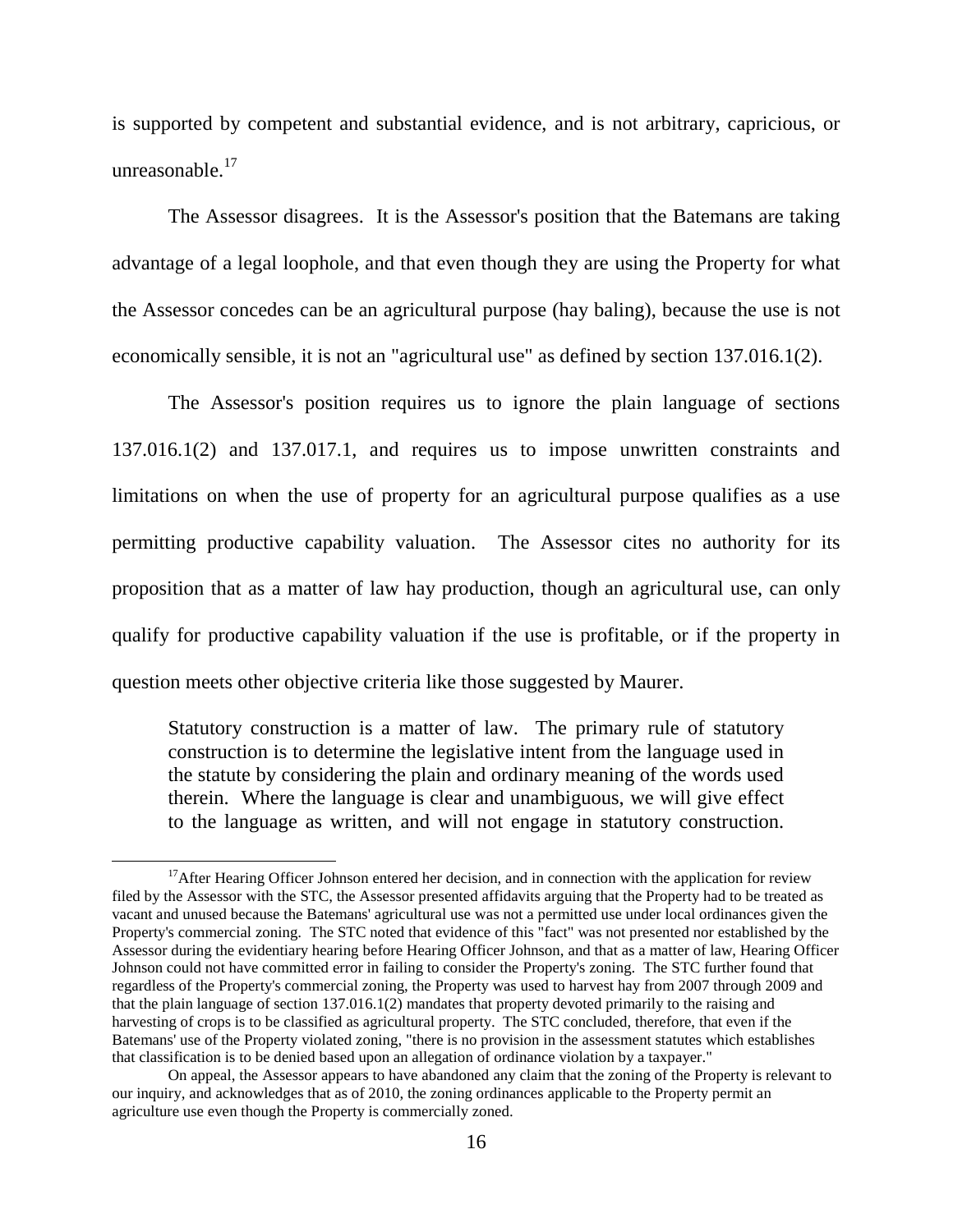This Court presumes that the legislature intended that every word, clause, sentence, and provision of a statute have effect and should be given meaning. Conversely, we presume that the legislature did not include excess language or idle verbiage in a statute. Courts are not authorized to read a legislative intent into a statute that is contrary to the intent made evident by the plain and ordinary meaning of the statutory language.

*Shipman v. DNS Electronic Materials, Inc.*, 267 S.W.3d 751, 758 (Mo. App. E.D. 2008) (internal citations and quotation marks omitted). Here, the clear and unambiguous language of section 137.016.1(2) defines "agricultural" (in pertinent part) as "use for agricultural purposes and devoted primarily to the raising and harvesting of crops." The definition of "agricultural" is devoid of any discussion of profitability, minimum acreage requirements, soil grades, or other "objective" criteria as mandatory conditions before property can be classified as "agricultural." Further the plain language of section 137.017.1 provides that "land which is in use as agricultural . . . property, as defined in section 137.016" shall be valued based on its productive capability. Again, eligibility for this favored valuation is not conditioned on profitability, or any of the other objective criteria posited by the Assessor. We are simply not permitted to read unwritten requirements into statutes whose language is clear and unambiguous. *Id.* Because the STC found that the Property is primarily devoted to the raising and harvesting of hay, an agricultural crop, we cannot conclude, as a matter of law, that this use falls outside the ambit of the plain and clear language of section 137.016.1(2) or of section 137.017.1.

The Assessor argues that prior decisions of the STC are inconsistent with the STC's determination that the Property's use is devoted primarily to the raising and harvesting of crops. We disagree. First, we note that prior decisions of the STC are not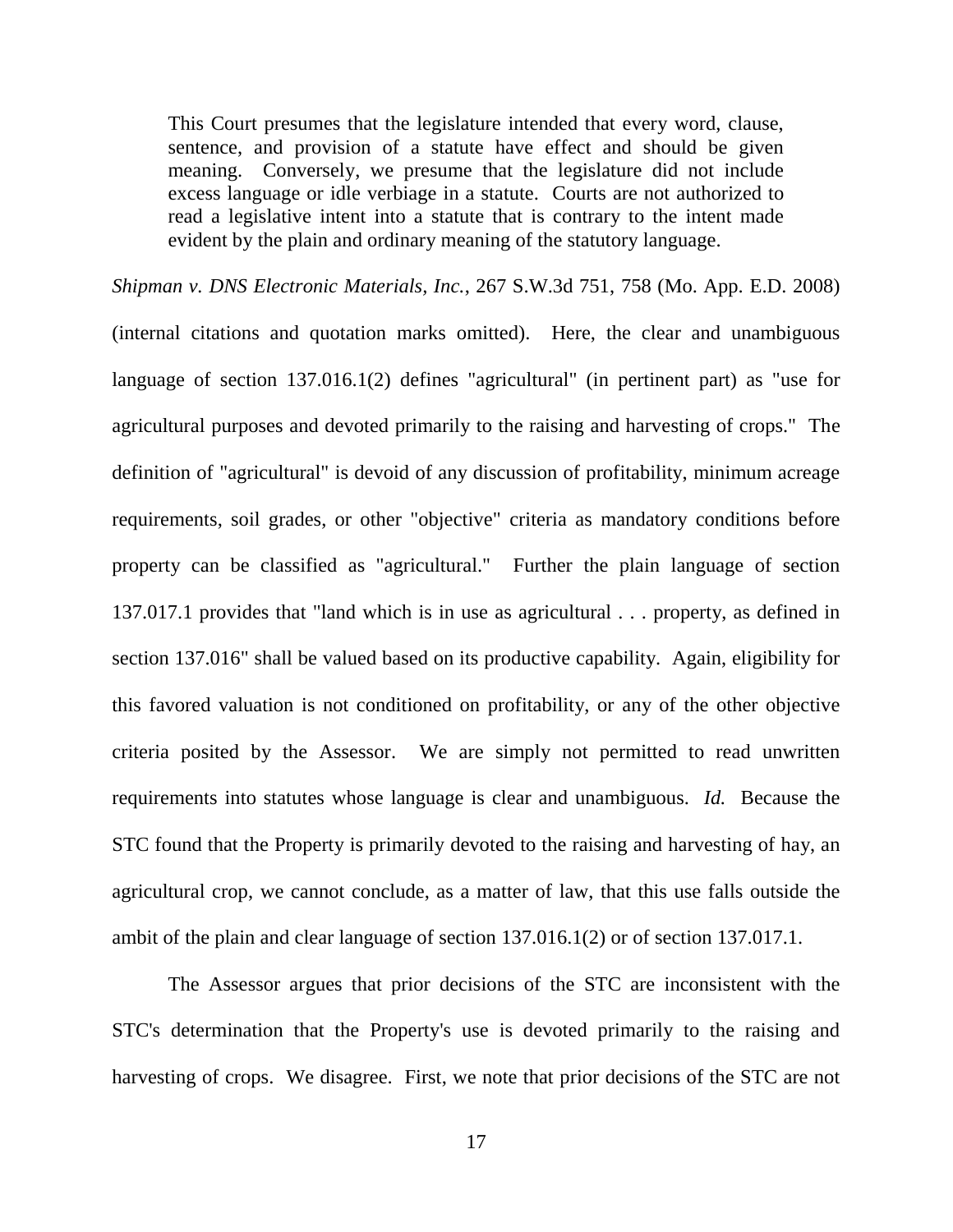binding or controlling on this Court. More to the point, the STC decisions cited by the Assessor are neither compelling nor persuasive. The decisions simply serve to highlight that determining whether the use of property is agricultural, and whether property is devoted primarily to the raising and harvesting of crops is a fact driven inquiry dependent, therefore, on the evidence presented. The decisions do not hold or suggest that "bright line" objective criteria can serve to automatically qualify, or disqualify, agriculturally classified property from productive capability valuation.

The Assessor also argues that other states' legislative schemes impose specific statutory requirements before a use can qualify as agricultural.<sup>18</sup> The Assessor suggests that the STC's failure to impose similar (albeit unwritten) limitations on our legislature's definition of "agricultural" permits taxpayers like the Batemans to take advantage of a "legal loophole." This argument only highlights that objective constraints on the contours of qualifying agricultural uses must be adopted, if at all, by our legislature, and not by this Court.

We certainly do not intend this Opinion to be read to permit the conclusion that all hay baling efforts will automatically qualify as an agricultural use--the "alarm" sounded by the Assessor. Rather, the factual determination regarding whether a property's actual use is for an "agricultural purpose" such that the property is "devoted primarily to the raising and harvesting of crops" will turn on the evidence in each case. Here, based on the record as a whole, the STC did not err when it concluded that the Batemans

<sup>&</sup>lt;sup>18</sup>The Assessor claims in her brief, without reference to particular statutory citations, that Ohio, Wisconsin, Illinois, South Carolina, New York, New Jersey and California each have statutes which describe objective criteria which must be satisfied before agricultural property can qualify for productive capability valuation.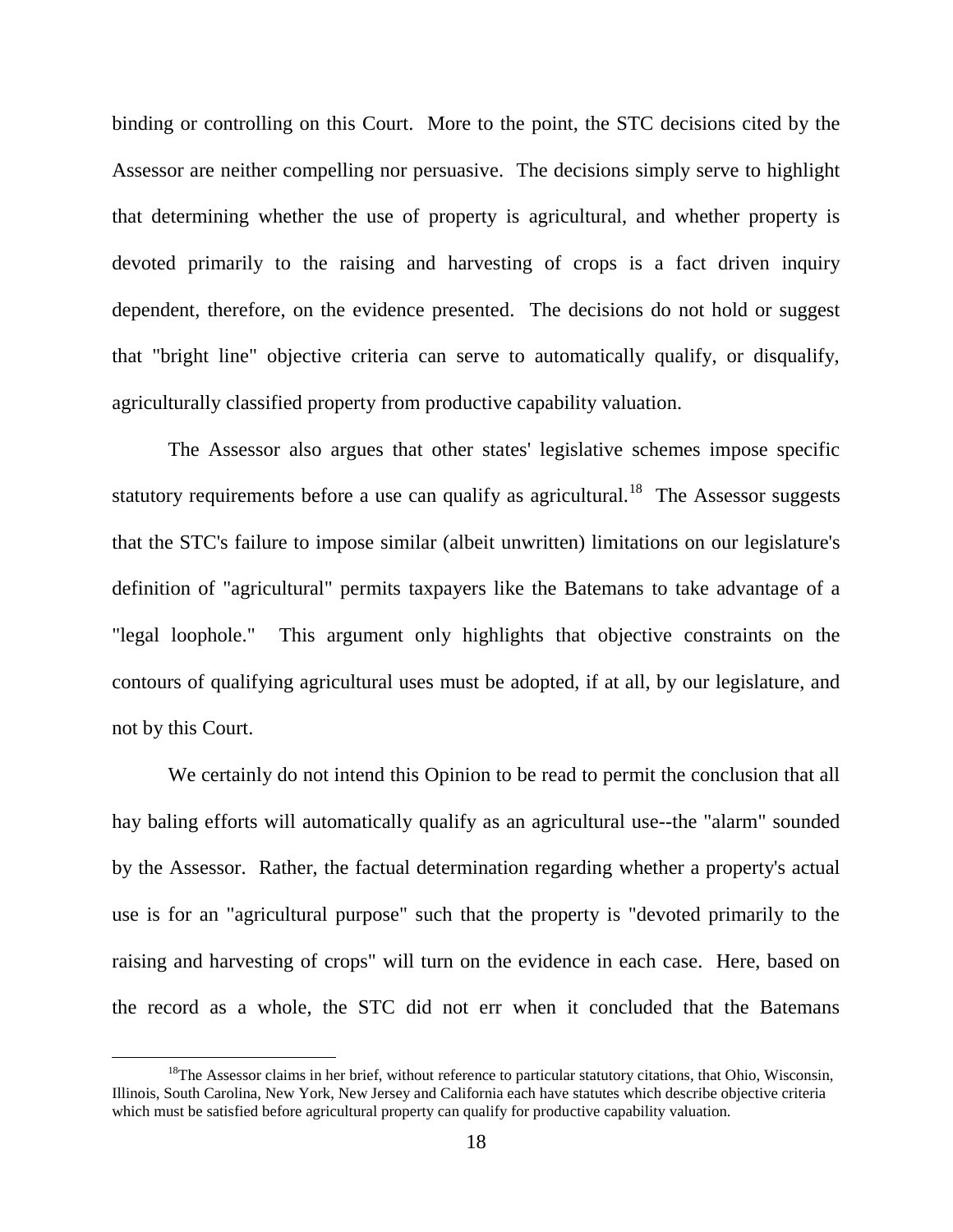substantially and persuasively established an agricultural use of their Property. The Assessor's "warning" about the implications of this case are better directed to the legislature, the only branch of government authorized by the Missouri Constitution to direct, by general law, when real property subclassified as agricultural can be assessed for tax purposes on its productive capability.

After a review of the whole record, we agree with the STC that the Batemans presented substantial evidence to support the STC finding that the use of the Property is for an agricultural purpose, and that the Property's classification as agricultural is appropriately a function of the statutory definition of "agricultural" set forth at section 137.016.1(2). As such, the STC correctly concluded based on that factual finding that the true value of the Property had to be determined based on its productive capability in accordance with section 137.017.1. The STC also correctly concluded that to resort to the eight factors set forth in section 137.016.5 for determining the classification of vacant, unused land based on its "immediate most suitable economic use" was inappropriate. Only when a determination as to classification cannot be made under the definitions set forth in section 137.016.1 is it appropriate for the Assessor to conduct a section 137.016.5 "most suitable economic use" analysis.

Point one is denied.

#### *Point Relied on II*

For her second point, the Assessor claims that the STC's decision creates a "new subclass of vacant property" that qualifies for a lower tax assessment based on its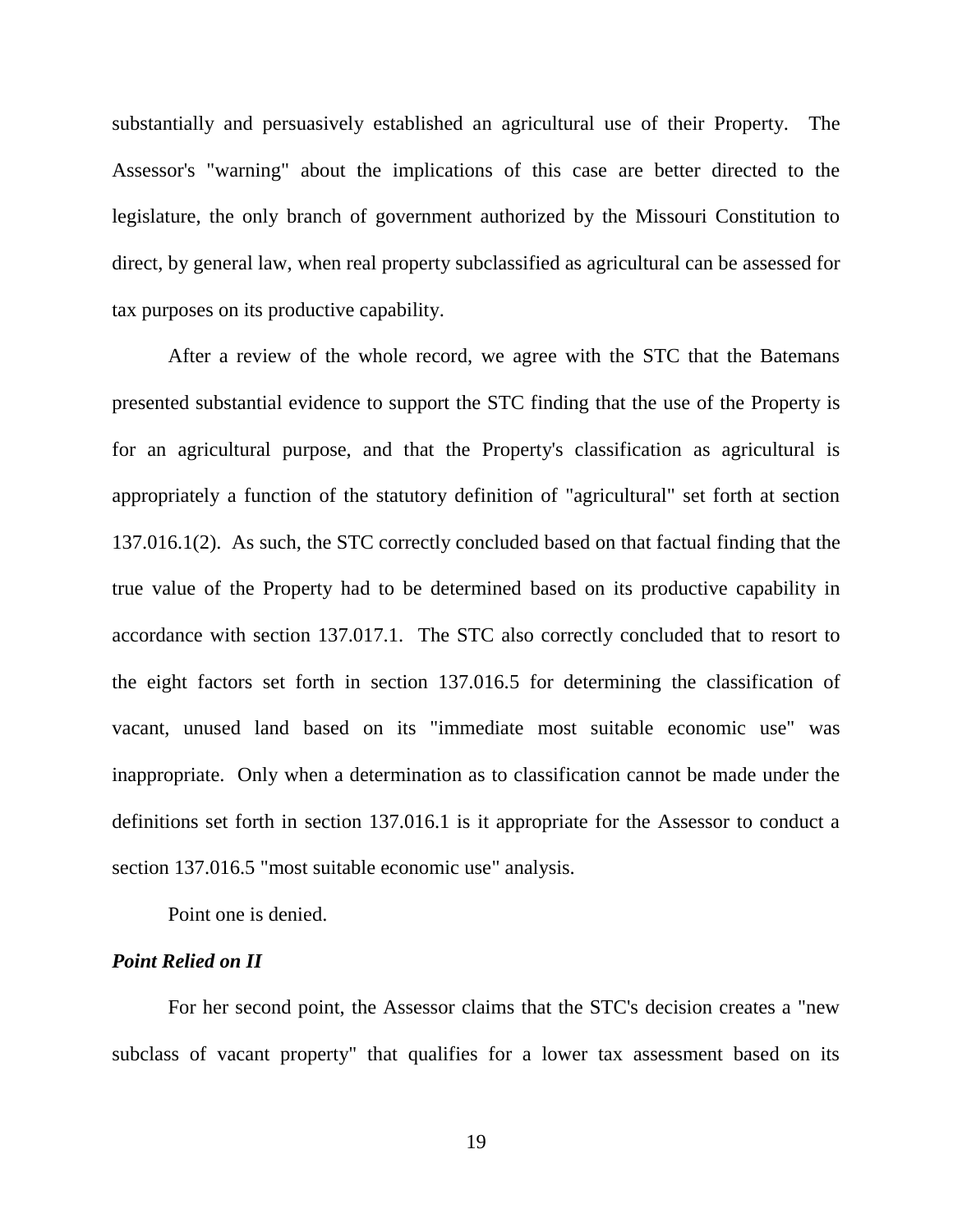productive capability, and thus creates a lack of uniformity inconsistent with legislative intent and constitutional mandate.

The Assessor's argument is flawed. First "vacant" property is not a constitutionally recognized subclassification of real property within which a "new subclass" could have been created by the STC's decision. Article 10, section 4(b), Missouri Constitution. Second, the Missouri Constitution expressly authorizes the legislature to define the constitutionally recognized subclassifications of real property and to adopt a mechanism whereby agricultural property can be assessed based on its productive capability instead of its fair market value. Thus, the lack of uniformity in the treatment of agricultural property depending upon how it achieves its classification is a result of constitutional authority and is legislatively controlled.

The flawed premise for the Assessor's second point is the assertion that "the legislature did not intend to grant the reduced productive capability assessment *to any vacant land*, *regardless of its characteristics*." (Assessor's Brief, p. 38, emphasis added). This assertion misses the obvious point. Agricultural land is commonly "vacant" as it is often unimproved. But before this "vacant" land can qualify for productive capability valuation, it must be in *use* for an agricultural purpose. The requirement of a particular use is, therefore, a statutorily mandated "characteristic" which permissibly differentiates between agricultural land that can be valued based on its productive capability and agricultural land which must be valued based on its fair market value. The STC's decision did not create a new subclass of vacant property. The STC simply applied sections 137.016.1(2), 137.016.5, 137.017.1, and 137.017.4 as plainly written to find that